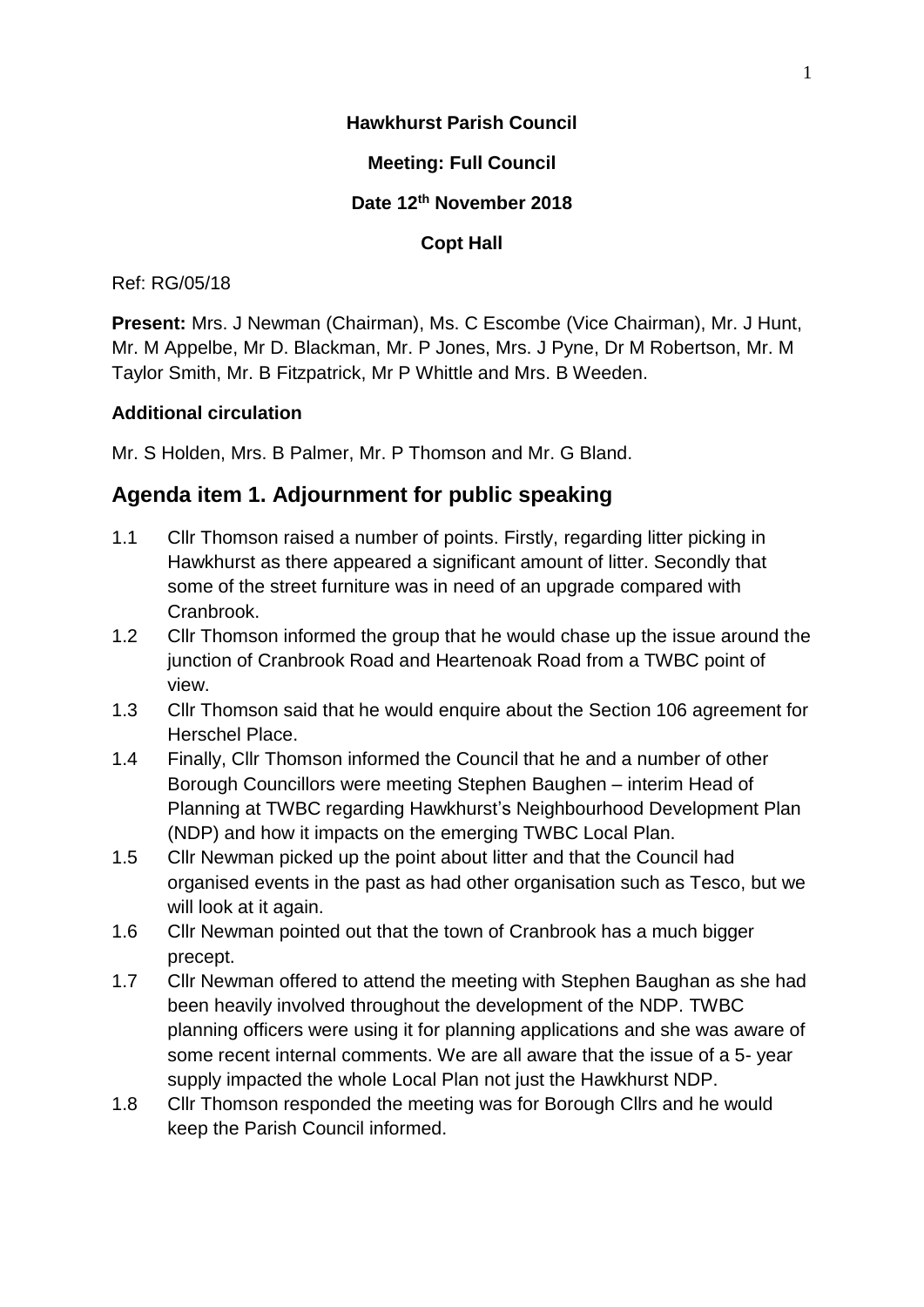- 1.9 Cllr Holden (KCC) updated the Council on the progress of the KCC budget review and that hopefully some support had been found to ease but not resolve the budgetary pressures; especially on Social Care.
- 1.10 Cllr Holden is involved in a pilot regarding business rates and will keep Hawkhurst updated.
- 1.11 The Big Conversation consultation on buses and local transport options feedback is being analysised and results will be published.
- 1.12 The ongoing saga of HGV's in rural areas is being discussed at the rural area committees – Hawkhurst can feed into the west Kent area group – and a pilot is being set up to try and address the issue.
- 1.13 Cllr Holden has worked with Goudhurst on reclassification of the A Road and suggested that we meet with Goudhurst to progress this in Hawkhurst.
- 1.14 Cllr Holden informed the meeting that a meeting between KCC and the developer regarding the Heartenoak Road and Cranbrook Road junction is happening next week and the Parish Council concerns are being fed into this. He is also liaising with Cllr Beverley Palmer at TWBC regarding the junction issue.
- 1.15 Cllr Holden congratulated the community of Hawkhurst on a wonderful effort for Remembrance Day; from the knitted poppies, the display at Dunks, the parade and Battles Over event. Cllr Holden felt that Hawkhurst and the surrounding villages "did them proud".
- 1.16 Cllr Taylor-Smith enquired about KCC priorities for developer contributions.
- 1.17 Cllr Holden responded that TWBC negotiate these agreements but KCC feed in with areas such as Highways, Libraries, schools and transport.
- 1.18 Cllr Taylor-Smith noted that it is common that developer contributions may not cover everything.
- 1.19 Cllr Holden responded that the priority for the community is the traffic / highways issue and that would be the KCC priority.
- 1.20 Cllr Weeden raised the point that HGV's often damage cars along Moor Hill.
- 1.21 Cllr Newman thanked Cllr Holden and said that Hawkhurst would contact Goudhurst Parish Council regarding reclassification of roads.

# **Agenda Item 2. Apologise for Absence**

- 2.1 None, but noted that Cllr Mrs L Edmeads has resigned from Hawkhurst Parish Council. Therefore, a two-week period where an election can be called by 10 residents contacting the returning officer at TWBC would start, and if this does not happen then the Council will seek a Co-option.
- 2.2 Clerk to action election notice and if necessary a Co-option notice.

# **Agenda item 3. Declaration of interest**

3.1. Cllr Weeden declared a personal interest regarding planning application 84.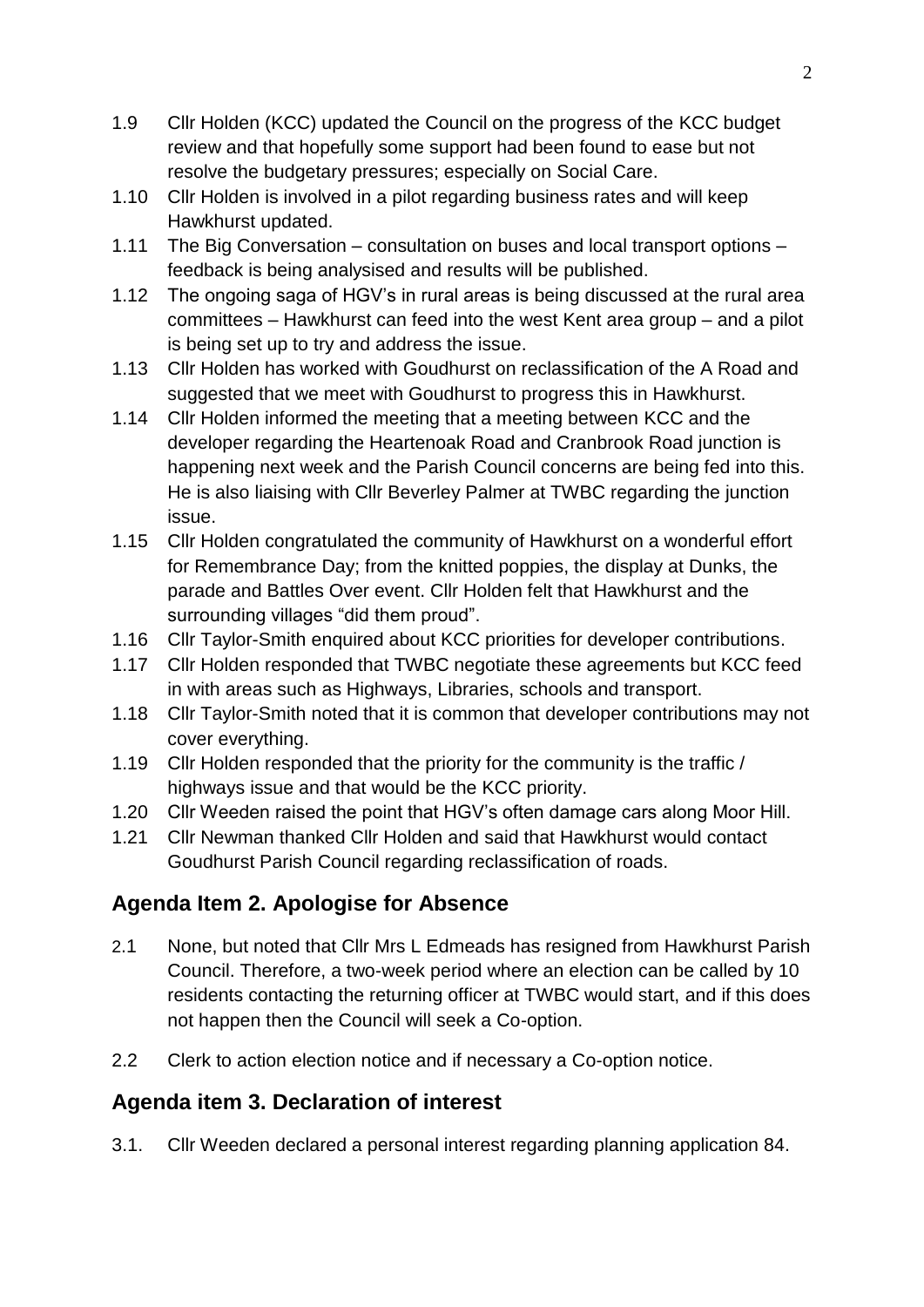# **Agenda item 4. Approval of minutes**

- 4.1 Approval and noting
- 4.1.1 The minutes of the 8<sup>th</sup> October 2018 where approved and signed by the Chairman.
- 4.1.2 The minutes of the Building Committee 15<sup>th</sup> October 2018 were noted.
- 4.2 Matters arising from minutes of the 8th October 2018;
- 4.2.1 Clarify difference in length of time for advertising hoardings (8.10.18 / 4.2.1) Clerk to pursue further.
- 4.2.2 Twinning Charters (8.10.18 / 4.2.4) both Twinning Charters are now on file.
- 4.2.3 Hawkhurst Parish Council domain (8.10.18 / 7.2.2) The Clerk updated the group that the Governments preferred route is Hawkhurst-pc.gov.uk. The Council discussed options of hawkhurstparishcouncil.gov.uk or Hawkhurstpc.gov.uk and decided that a report would come to the next meeting for a decision.
- 4.2.4 Commonwealth Canopy tree (8.10.18 / 7.4) The Clerk is waiting for confirmation of the native tree and when it is to be planted
- 4.2.5 Hawkhurst Neighbourhood Development Plan update (8.10.18 / 7.5) Cllr Escombe confirmed that the consultation had started – website, posters around the village etc. Cllr Newman asked the Clerk to check the period of consultation.
- 4.2.6 Road junction between Heartenoak Rd and Cranbrook Rd (8.10.18 / 13.1) This had been discussed in the meeting earlier and Cllr Newman noted the efforts of Cllr Holden and Cllr Palmer in chasing this up.

# **Agenda item 5 Standing reports**

- 5.1 Transport and Highways Cllr Appelbe stated he is investigating an opportunity regarding KCC grant for neighbourhood transport. The closing date is before the next Council meeting so will liaise with the Clerk as it has budgetary implications.
- 5.2.1 Footpaths Cllr Robertson stated nothing to report but noted that a young person doing the Duke Of Edinburgh Award had also done litter picking and suggested that litter picking should be done after the autumn.
- 5.2.2 New Community Hall Working Group Cllr Whittle noted that good progress had been made in discussions with the HCT 2018 Trust and had;
	- visited local community / village halls to learn the good and bad lessons
	- where reviewing current local meeting spaces
	- review of community and group requirements Drop in session was held on 30.10.2018 at Copt Hall.
	- Arranged consultation with youth group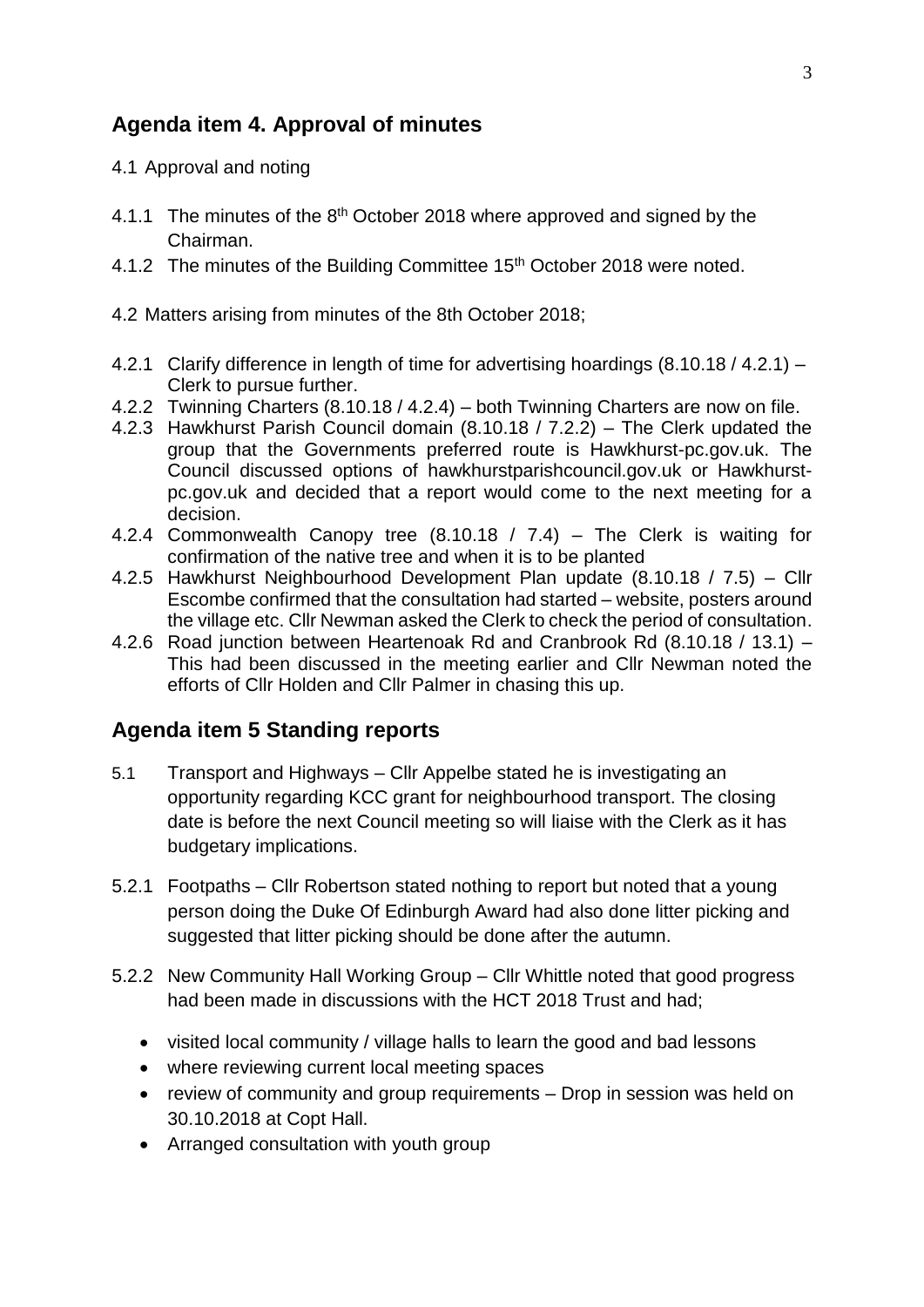- Working on a revised draft outline brief for an architect to bring back an indicative outline plan
- Initial research into capital funding opportunities
- Initial research into a business plan.
- 5.2.3 War Memorial project Cllr Jones thanked all those who made the Remembrance day such a success. Especially, Freda Cross, Pat Westgate, Karen Mackelden, Sue Jones, Matt Cox and Brian Lewis. Cllr Jones also thanked Cllrs Palmer, Thomson and Holden who have pledged financial support.
- 5.2.4 Cllr Newman reiterated the Councils thanks and how moving the exhibition in the Royal British legion was. Cllr Jones said a final report will come to the next meeting.

## **Agenda item 6 – Reports of the Committee Chairman**

- i) Buildings (meeting 15.10.18) Cllr Whittle stated that at Copt Hall the electricity meter has been located and that at the Sports Pavilion the defibrillator and Wi-Fi have been installed plus curtains purchased. At King George V Field the focus will be on the upgrade of the MUGA and then review the improvements to the Changing rooms. In addition, we are re-decorating the Parish Council Office.
- ii) Land (next meeting 26.11.2018) Cllr Robertson raised concern that the Lych Gate at the cemetery was Listed and in need of attention, this may cause a significant cost – will report back via Land Committee.
- iii) Finance & General Purposes (next meeting 19.11.2018).
- iv) Personnel (TBC) Cllr Fitzpatrick stated nothing to report.
- v) Fete Committee Cllr Newman noted the hard work the Fete Committee were putting into the forth coming Winter Festival – Saturday  $24<sup>th</sup>$ November 2018.
- vi) Planning Advisory Committee notes from the meeting 9.11.2018 have been circulated and will discussed under item 10.

# **Agenda item 7 – Matters for discussion**

- 7.1 Community Hall Working Group Report: Cllr Whittle had earlier given an update in item 5.2.2 and late report was deferred to next meeting.
- 7.2 Inappropriate signage The signs put up by Countryside Properties Ltd which covered the poppies were generally considered to be disgraceful and Council noted the letter from Mr Lagden, on file. Cllr Newman suggested that the Council write and complain in the strongest possible terms. All agreed.
- 7.3 Cllr Taylor Smith supported the view but asked for consistency as there were a plethora of signs / adverts throughout the village.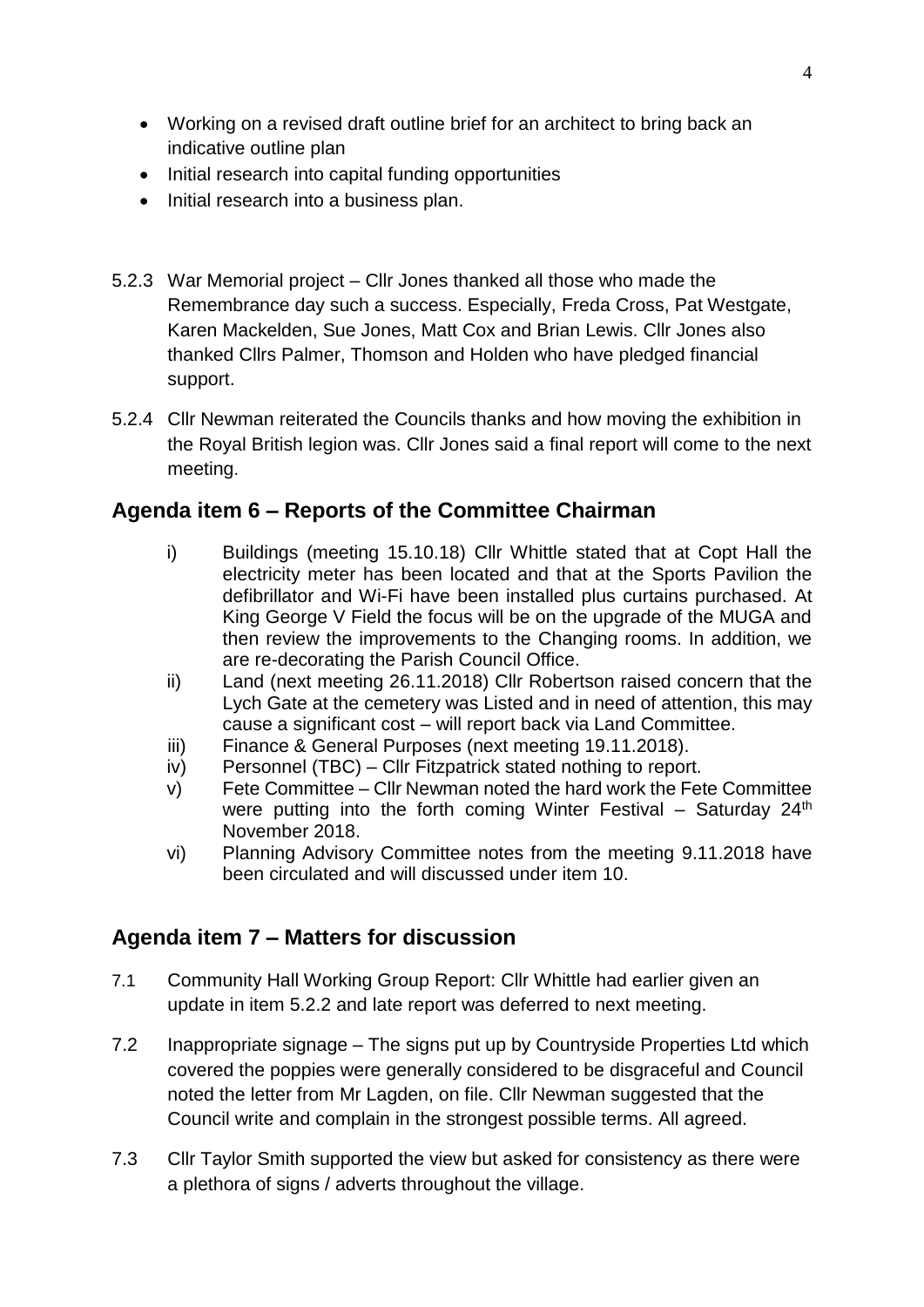5

- 7.4 The Clerk clarified the situation following discussions with TWBC, the responsible authority for fly posting. Depending upon the sign / advert it could be considered a breach of planning legislation or licensing legislation or Anti-Social Behaviour. In simple terms you need permission to place a sign / advert. A common sense approach is taken by TWBC.
- 7.5 The Clerk gave a number of examples:
	- Some residents may put up personal signs such as "reward for a missing cat" which technically need permission but residents rarely seek permission and most likely this would be overlooked.
	- Many community groups do not ask for permission to promote their event and again this is likely to be overlooked. Cllr Escombe sympathised with the community signs but also noted they need to be taken down after the date of an event.
	- Commercial companies will often place signs to promote events and such commercial flyposting is not viewed sympathetically. On receipt of complait TWBC will normally write to the company concerned.
- 7.6 The Clerk explained that the Parish Council should take a common sense approach and report online to TWBC any fly posting that caused concern.
- 7.7 Cllr Blackman asked should we remove flyposting / signs? The Clerk warned against it as potential damage to the sign / advert could rebound on the Council plus you had to return the sign / advert to the owner. Also in removing the sign / advert you could damage the fence / lamppost.
- 7.8 The general sentiment was expressed by Cllr Pyne who stated "it is absolutely disgraceful that a commercial company rides roughshod over the commemoration of a generation who fought and died for this country."
- 7.9 It was agreed that the Council would write in the strongest possible terms to Countryside Properties Ltd about their action.

|   | <b>Date</b><br><b>Received</b> | <b>From</b>                          | <b>Subject</b>                                                                                | <b>Comments</b>               |
|---|--------------------------------|--------------------------------------|-----------------------------------------------------------------------------------------------|-------------------------------|
|   | 12.10.18                       | Speedwatch                           | August and September 2018<br>data                                                             | Clerk to email<br>information |
| 2 | 25.10.18                       | Pam Davis                            | Planning application<br>18/02366/FULL                                                         |                               |
| 3 | 26.10.18                       | Rother<br><b>District</b><br>Council | Proposed submission Rother<br><b>District Development and Site</b><br>allocation - Local Plan | JN agreed to feedback         |

# **Agenda item 8. Correspondence**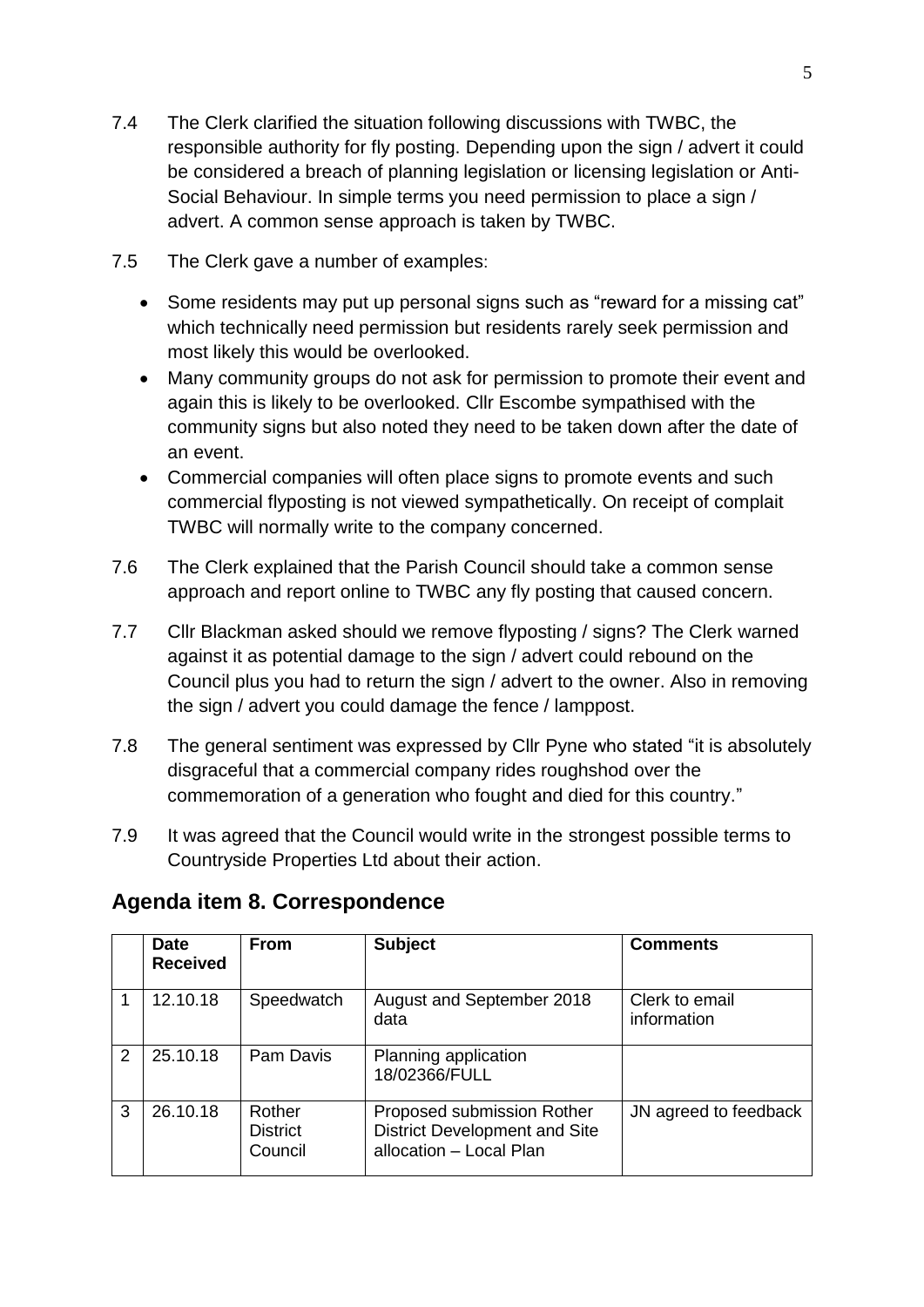|   | 1.11.18 | Mayor TWBC           | Invitation to the Remembrance<br>Service at Royal Tunbridge<br>Wells War Memorial 11<br>November 2018 | Chairman declined<br>invitation as she<br>attended Hawkhurst<br>Remembrance<br>Service |
|---|---------|----------------------|-------------------------------------------------------------------------------------------------------|----------------------------------------------------------------------------------------|
| 5 | 6.11.18 | Mr. & Mrs.<br>Lagden | Countryside Properties Ltd sign                                                                       | This issue discussed<br>early in meeting                                               |

# **Agenda item 9. Finance**

9.1 Income and expenditure as of  $9<sup>th</sup>$  November 2018

| Accounts for payment              | £  | 14,026.44  |
|-----------------------------------|----|------------|
| Payment received                  | £  | 71,504.03  |
| <b>Net Expenditure</b>            | £  | 57,477.59  |
| Cambridge & Counties              | £  | 77,400.90  |
| <b>Cambridge Building Society</b> | £  | 75,201.05  |
| <b>Lloyds Current</b>             | £  | 10,001.00  |
| Lloyds Access Reserve             | £. | 106,915.71 |

9.2 Income, expenditure and payments were approved unanimously.

# **Agenda item 10. Planning**

## **10.1 Planning & Highways Information: None**

## **10.2 Planning TWBC Approved**:

| <b>Ref</b>     | <b>Proposal</b>                                                                                                                                                             | <b>Location</b>                                                   |
|----------------|-----------------------------------------------------------------------------------------------------------------------------------------------------------------------------|-------------------------------------------------------------------|
| 18/02512/FULL  | Demolition of existing extension and<br>replacement with erection of new<br>entrance with canopy, garage, utility,<br>dining and extended kitchen with first<br>floor study | Woodsden Oast, Water Lane, Hawkhurst,<br>Kent. TN18 5AP           |
| 18/02555/FULL  | Conversion of integral garage to<br>residential use                                                                                                                         | Toath House, Ockley Road, Hawkhurst,<br>Kent. TN18 4DZ            |
| 18/02413/TPO   | Lime $(T1)$ – reduce crown by 40%                                                                                                                                           | 3, Highgate Mews, Cranbrook, TN18 4JW                             |
| 18/02665/TPO   | Bay Tree (T126) Fell                                                                                                                                                        | Birchfield, Rye Road, Hawkhurst, Kent.<br><b>TN18 5DA</b>         |
| 18/02672/ FULL | Demolition of existing porch, erection<br>of front and side single storey<br>extensions and detached garage /<br>workshop                                                   | Olyers Farm Cottage, Attwaters Lane,<br>Hawkhurst, Kent. TN18 5AR |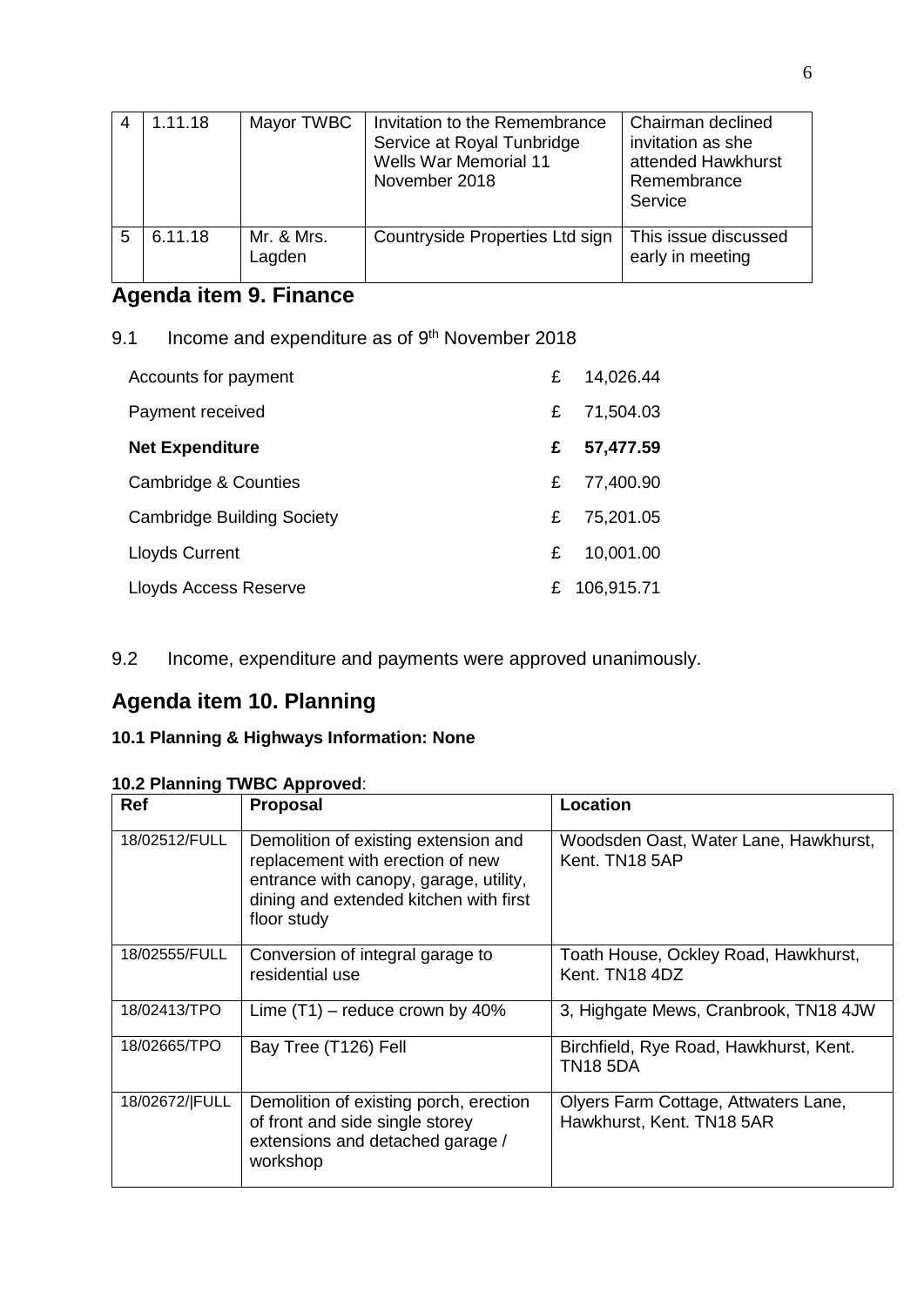| 18/03088/FULL | Single storey side extension                                                                                                                                                                                                                                                                                                                                                                                                                                                 | Whiteswood Farm, Whites Lane,<br>Hawkhurst, Kent TN18 4HP           |
|---------------|------------------------------------------------------------------------------------------------------------------------------------------------------------------------------------------------------------------------------------------------------------------------------------------------------------------------------------------------------------------------------------------------------------------------------------------------------------------------------|---------------------------------------------------------------------|
| 18/02522/FULL | Minor material amendment: variation<br>of condition 2 (approved plans) of<br>planning permsion16/500797/FULL<br>(Demolition of existing buildings and<br>structures and erection of 16<br>residential units, together with<br>associated works including new<br>footpath (pavement) along Rye Road<br>and an off-site contribution (£100,000<br>towards provision of affordable<br>housing) – change in the layout of the<br>turning head at the southern end of<br>the site | Site of former Woodham Hall, Rye Road,<br>Hawkhurst, Kent. TN18 5DA |
| 18/01520/FULL | Construction of a commercial building<br>for B1 light industry, B2 general<br>industry and B8 storage and<br>distribution uses, on land immediately<br>south of Hawkhurst Station Business<br>Park with access, parking and<br>drainage                                                                                                                                                                                                                                      | Kent Woodware Site, Cranbrook Road,<br>Hawkhurst, Kent TN18 5AG     |
| 18/02784/FULL | Alterations and two storey rear<br>addition and extension of rear terrace<br>above repositioned garage                                                                                                                                                                                                                                                                                                                                                                       | Linnet House, Cranbrook Road,<br>Hawkhurst, Kent TN18 4AX           |
| 18/02781/FULL | Change of use from residential (Class<br>3) to mixed use comprising of<br>residential and bed and breakfast<br>accommodation (class C3 and C1)                                                                                                                                                                                                                                                                                                                               | Meadow Cottage, Rye Road, Hawkhurst,<br><b>TN18 5DW</b>             |
| 18/02947/FULL | Demolition of existing rear extension;<br>replacement one/two storey rear<br>extension                                                                                                                                                                                                                                                                                                                                                                                       | Prospect Cottage, Water Lane,<br>Hawkhurst, Kent. TN18 5DL          |

# **10.3 Planning TWBC Refused:**

| Ref. No.      | <b>Proposal</b>                                                                                                                     | <b>Location</b>                                                 | <b>Comments/Valid</b>                                                                                                                                                                                                                                                        |
|---------------|-------------------------------------------------------------------------------------------------------------------------------------|-----------------------------------------------------------------|------------------------------------------------------------------------------------------------------------------------------------------------------------------------------------------------------------------------------------------------------------------------------|
| 18/01655/FULL | Demolition of existing cattle<br>barn and poly tunnel and<br>erection of 1no dwelling<br>including landscape and<br>ecology schemes | Cattle Barn, Potters<br>Farm, Potters Lane,<br><b>Hawkhurst</b> | The proposal is<br>located in an<br>unsustainable<br>location outside the<br>Limits to Build<br>Development of any<br>settlement, and fails<br>to conserve and<br>enhance the rural<br>landscape and scenic<br>beauty of the Area of<br><b>Outstanding Natural</b><br>Beauty |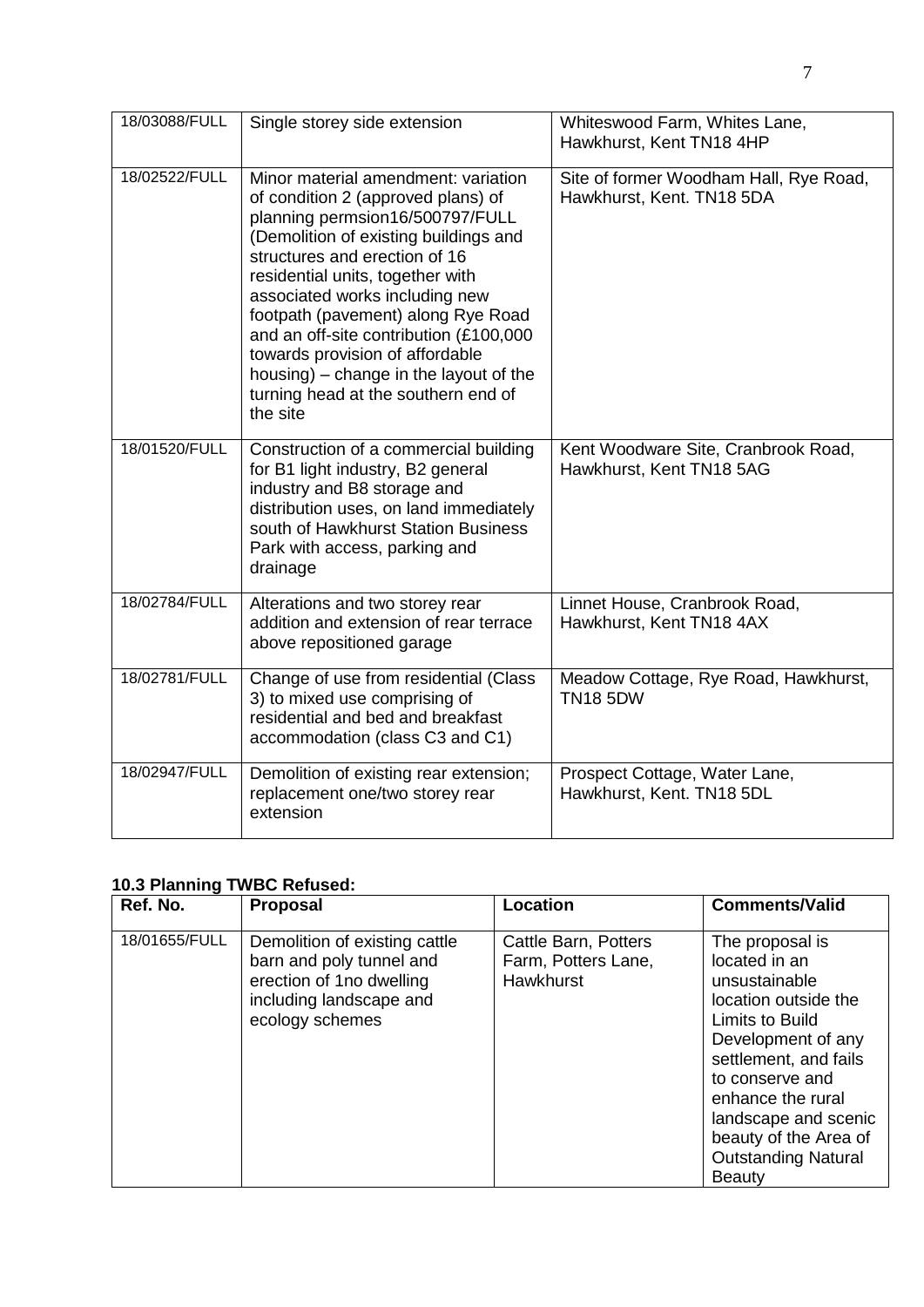### **10.4 Planning Applications received: TWBC Planning Portal**

|                             | No Application No              | <b>Proposal</b>                                                                                                             | <b>Location</b>                                          |  |  |
|-----------------------------|--------------------------------|-----------------------------------------------------------------------------------------------------------------------------|----------------------------------------------------------|--|--|
|                             | 80 18/03030/LBC                | Listed Building Consent - Extension of existing<br>dwelling with linked annex. Construction of car<br>port and garden store | Whites Cottage, Whites Lane,<br>Hawkhurst Kent, TN18 5DD |  |  |
|                             | <b>PAC Comment:</b>            |                                                                                                                             |                                                          |  |  |
|                             | See comments for 18/03029/FULL |                                                                                                                             |                                                          |  |  |
|                             | Support.                       |                                                                                                                             |                                                          |  |  |
| <b>Council Decision: NA</b> |                                |                                                                                                                             |                                                          |  |  |
|                             | 81 18/03029/FULL               | Extension of existing dwelling with linked annex.<br>Construction of car port and garden store                              | Whites Cottage, Whites Lane,<br>Hawkhurst Kent, TN18 5DD |  |  |
|                             | <b>PAC Comment:</b>            |                                                                                                                             |                                                          |  |  |

*Whites Cottage is a listed building situated in a large garden and is surrounded by Whites Wood. The cottage is visible from the road but cannot be seen from any other direction. As it stands, White Cottage does not appear to be well-suited to modern family life e.g. the kitchen is in the entrance hall. Pre-application advice has been sought from TWBC and changes have been made to the application to reflect this advice. For instance, the plan is now for the extension to be positioned behind the house rather than to the side - this reduces the visual impact and will be less detrimental to the material fabric of the listed building. Also rather than one larger combined car port and store, this has been changed to two separate buildings in line with the pre-application guidance so as not to dominate the existing dwelling.*

We appreciate the effort taken to ensure that the proposed extension does not detract from this listed cottage. The annex appears to be modest in relation to the original cottage and the decision to sink it into the ground further minimises its impact.

The choice of materials to match the existing cottage complies with HD4 of Hawkhurst's NDP, which expects extensions to be sympathetic with the style of the host house. The use of traditional materials for the proposed car port and garden store are also in line with the NDP.

## **Support**.

**Council Decision** (80 & 81): Approve – Unanimously(12), Object – 0, Abstain – 0, Absent - 0

|                     | 82 18/03017/FULL Erection of two-storey extension to the side of<br>the house | Norfricot, High Street,<br>Hawkhurst, Kent. TN18 4XP |  |  |  |
|---------------------|-------------------------------------------------------------------------------|------------------------------------------------------|--|--|--|
| <b>PAC Comment:</b> |                                                                               |                                                      |  |  |  |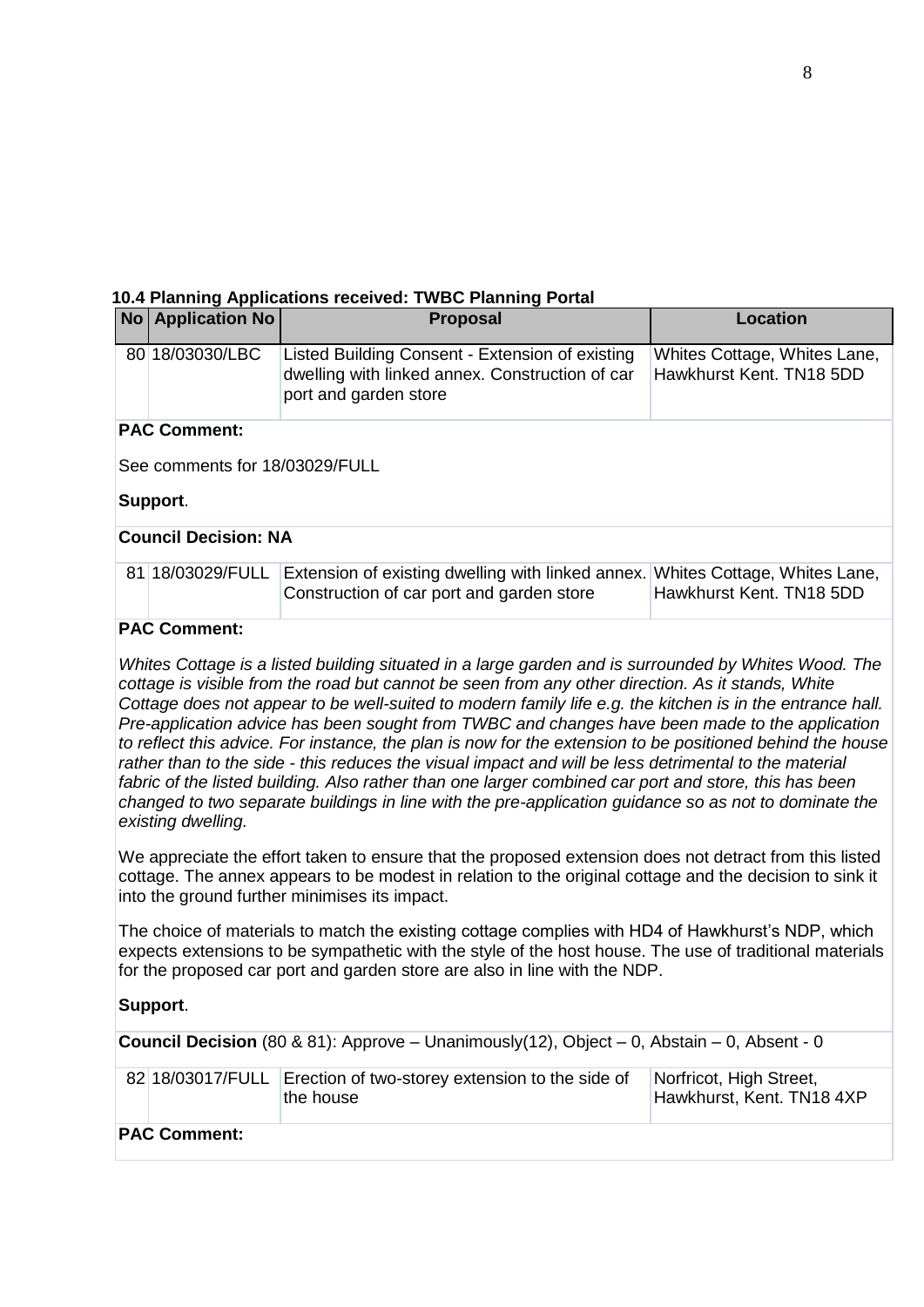*The proposal is for an oak framed extension to the side of the existing building. This is a large extension - it would appear to almost be the same footprint as the existing house, which has already previously been extended. The proposal is for an oak-framed garden room, with weatherboarding. The house itself is red brick with tile hanging.*

Norfricot is situated outside the LBD in the AONB. We are concerned at the size of the proposed extension, which cannot be described as modest (TWBC H11) in relation to the house as it is currently. Moreover, we note that Norfricot has previously been extended with a two-storey extension. Therefore, we believe that this proposal will take the extension beyond the 50% or 250 cubic metres guidance in H11.

The plans provided are not very detailed, but the proposed design does not appear to be sympathetic to the existing building and therefore does not comply with HD4 of Hawkhurst's NDP.

**Object**.

**Council Decision:** Approve – 0, Object – 11, Abstain – 1 (JH), Absent - 0

|                      | 83 18/03025/FULL Erection of a single-storey extension. | Eccleston, Moor Hill,<br>Hawkhurst, Kent TN18 4NY |  |  |
|----------------------|---------------------------------------------------------|---------------------------------------------------|--|--|
| $\sim$ $\sim$ $\sim$ |                                                         |                                                   |  |  |

### **PAC Comment:**

*The proposal is for a small extension at the back of the house. It does not look as if it will impact on neighbouring properties. No one has objected.*

The extension appears to be modest, and we do not feel that it will have a negative effect on the AONB or neighbouring properties.

The materials for the walls will match existing and the overall design appears to be sympathetic to the host house (HD4 of NDP). However, we are concerned at the plan to use fibre cement slate for the roof as opposed to tiles as on the existing roof.

**Support**, but we request that a condition be applied that traditional roofing materials to match existing should be used.

**Council Decision:** Approve – Unanimously(12), Object – 0, Abstain – 0, Absent - 0

| 84 18/01495/FULL Construction of a new single-storey dwelling |                                       | Highgate Hall, Rye Road, |
|---------------------------------------------------------------|---------------------------------------|--------------------------|
|                                                               | within the grounds of Highgate House. | Hawkhurst, Kent TN18 4EY |

### **PAC Comment:**

*This is an amendment to the previous application to which we objected. The proposal is now for a single-storey dwelling as opposed to two-storeys. There is still very limited information about proposed finishes etc. There are two objections from residents regarding the original application. The conservation officer supported both the previous application and the current application, subject to conditions that required details of cladding etc. to be agreed. We objected based on the fact it was visually intrusive and inappropriate for the conservation area. We were also concerned about the proximity to residents. The reduction from two storeys to a single storey will reduce the visual impact*.

We remain concerned that this proposal is inappropriate for the location in a conservation area and within the grounds of a non-designated heritage asset. We recognise that the change to a singlestorey dwelling reduces the visual impact on the conservation area, and will reduce overlooking of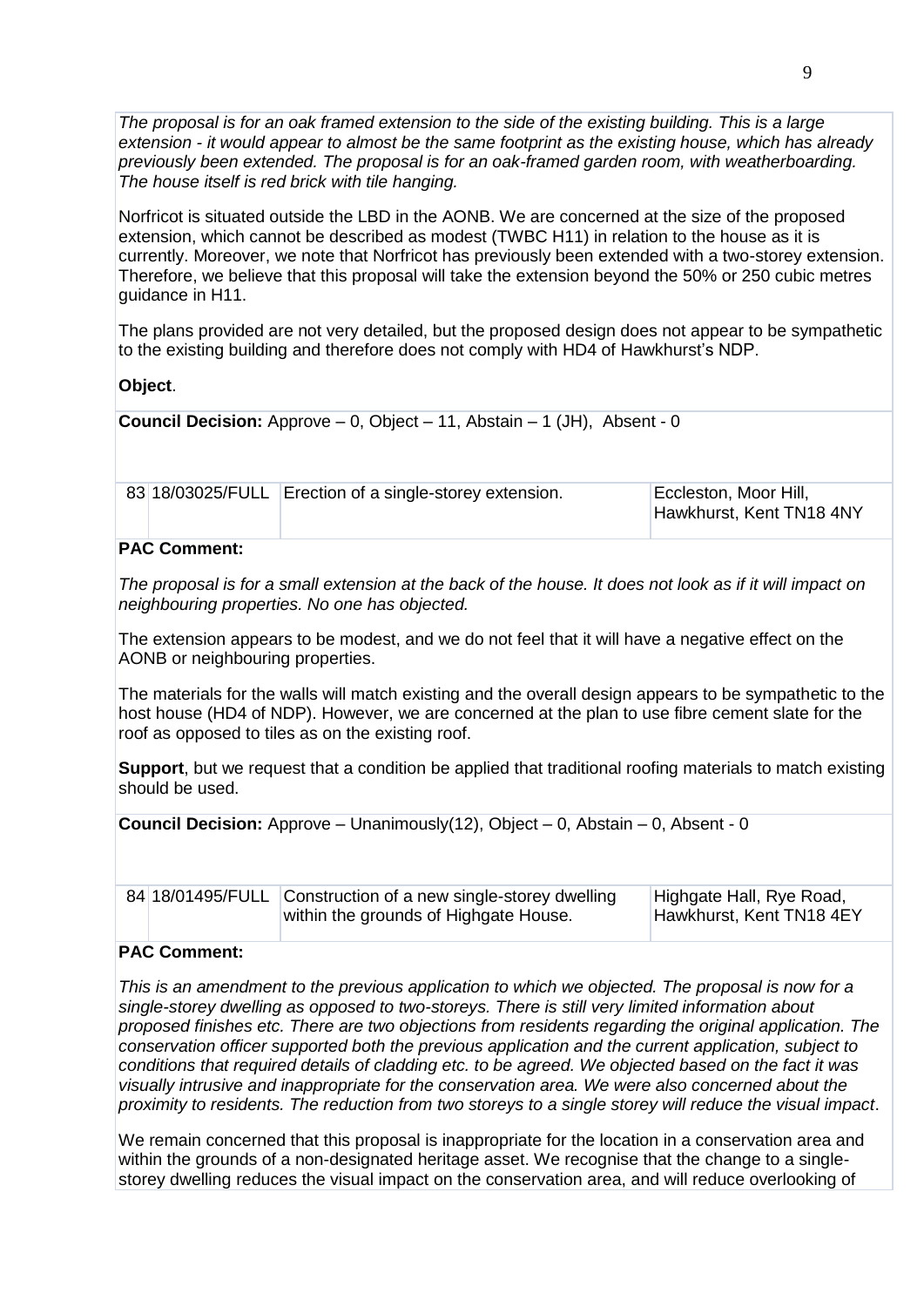neighbouring properties. However, our concerns raised regarding the original proposal still stand. We do not feel that this design is sensitive to the local context and does nothing to enhance the conservation area. The proposal is still lacking any detailed information about the finish/cladding, but the options proposed in the initial documentation do not suggest that the end result will be sit well within the conservation area. We also note the concern raised by a resident that this represents overdevelopment of this site, and that this will add further pressure on parking in the development as a whole.

**Object** and refer to Area Planning Committee. Reason: Totally unacceptable in a Conservation Area

**Council Decision:** Approve – 0, Object – 11, Abstain – 0, Absent – 1 (BW)

# **Agenda Item 11: Burial and Memorial**

| <b>Name</b>    | <b>Dated</b>                  |           |
|----------------|-------------------------------|-----------|
| Anne Mary Bull | 9 <sup>th</sup> October 2018  | Interment |
| Mark Gill      | 27 <sup>th</sup> October 2018 | Interment |

## **Agenda Item 12: Notes and Information**

|   | <b>Date</b> | <b>From</b>                            | <b>Subject</b>                                                              | <b>Comment</b>                                                                                                                           |
|---|-------------|----------------------------------------|-----------------------------------------------------------------------------|------------------------------------------------------------------------------------------------------------------------------------------|
| 1 | 12.10.18    | <b>Wish Valley</b><br>Surgery          | <b>Autumn Newsletter</b>                                                    |                                                                                                                                          |
| 2 | 14.10.18    | Home office                            | Criminal exploitation of<br>children and vulnerable<br>adults - county line | The Councillors expressed<br>general concern about the risks<br>involved and the need to report<br>any suspicious incidents to<br>Police |
| 3 | 1.11.18     | Porchlight                             | The Autumn 2018<br>porchlight Post                                          |                                                                                                                                          |
| 4 | 6.11.18     | The Mayor of<br><b>Tunbridge Wells</b> | <b>Christmas Toy Appeal</b>                                                 |                                                                                                                                          |
|   |             | November                               | Parish Magazine                                                             |                                                                                                                                          |

# **Agenda item 13: Confidential**

**None**

**Meeting closed at 10.05pm**

**Agenda Notes for Members:**